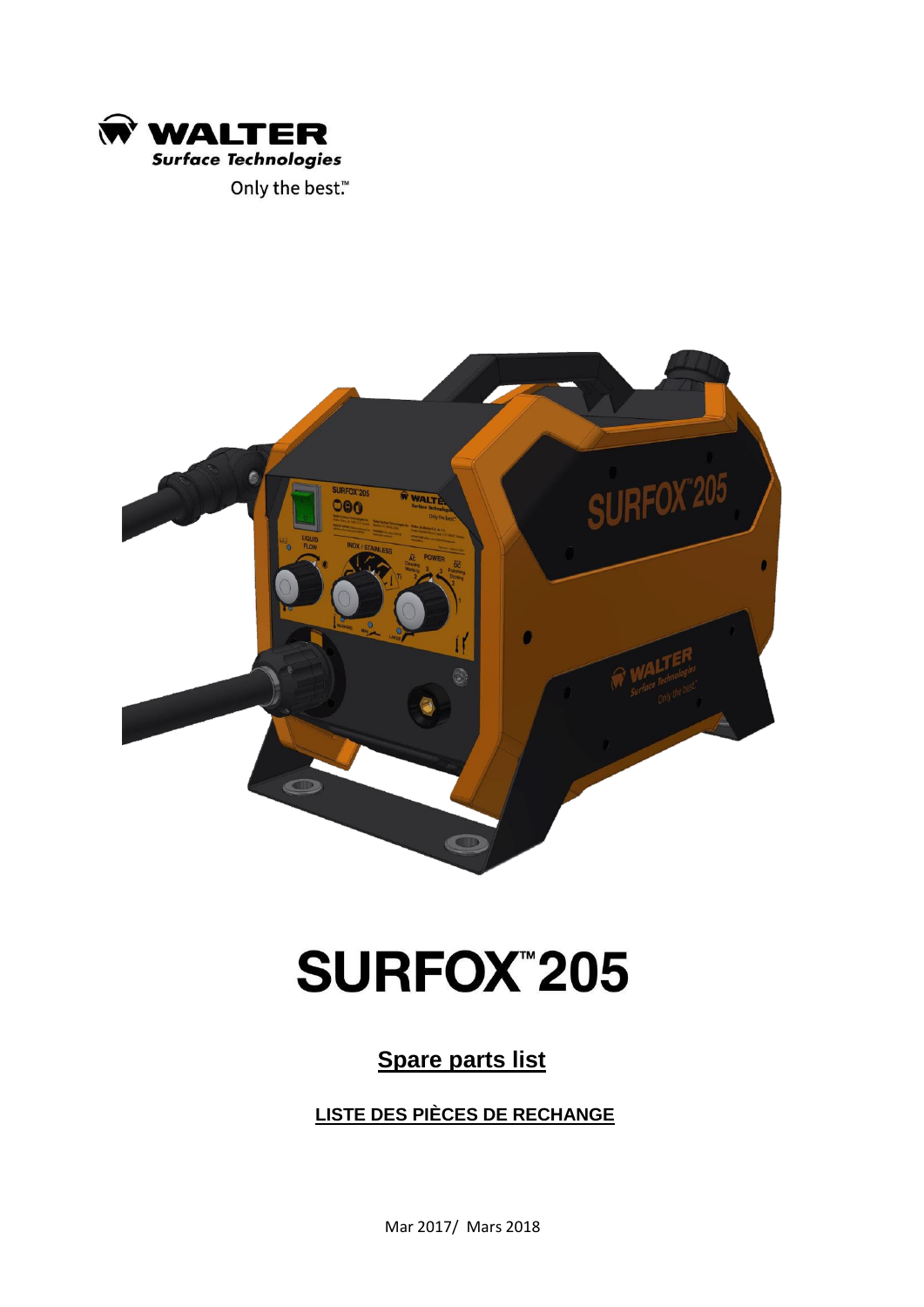

| 48R522 | <b>SCREEN-PRINTED PANEL</b><br><b>PANNEAU IMPRIME</b>        |
|--------|--------------------------------------------------------------|
| 48R523 | <b>SCREEN-PRINTED BASE</b><br><b>BASE IMPRIMÉE</b>           |
| 48S174 | <b>BURNISHED SCREW M5X25</b><br><b>VIS MARQUÉE M5X25</b>     |
| 48S175 | <b>BURNISHED SCREW M5X8</b><br><b>VIS MARQUÉE M5X8</b>       |
| 48R524 | <b>COMPLETE SIDE-PANEL</b><br><b>PANNEAU LATÉRAL COMPLET</b> |
| 48R526 | <b>GROMMET</b><br><b>GROMMET</b>                             |

1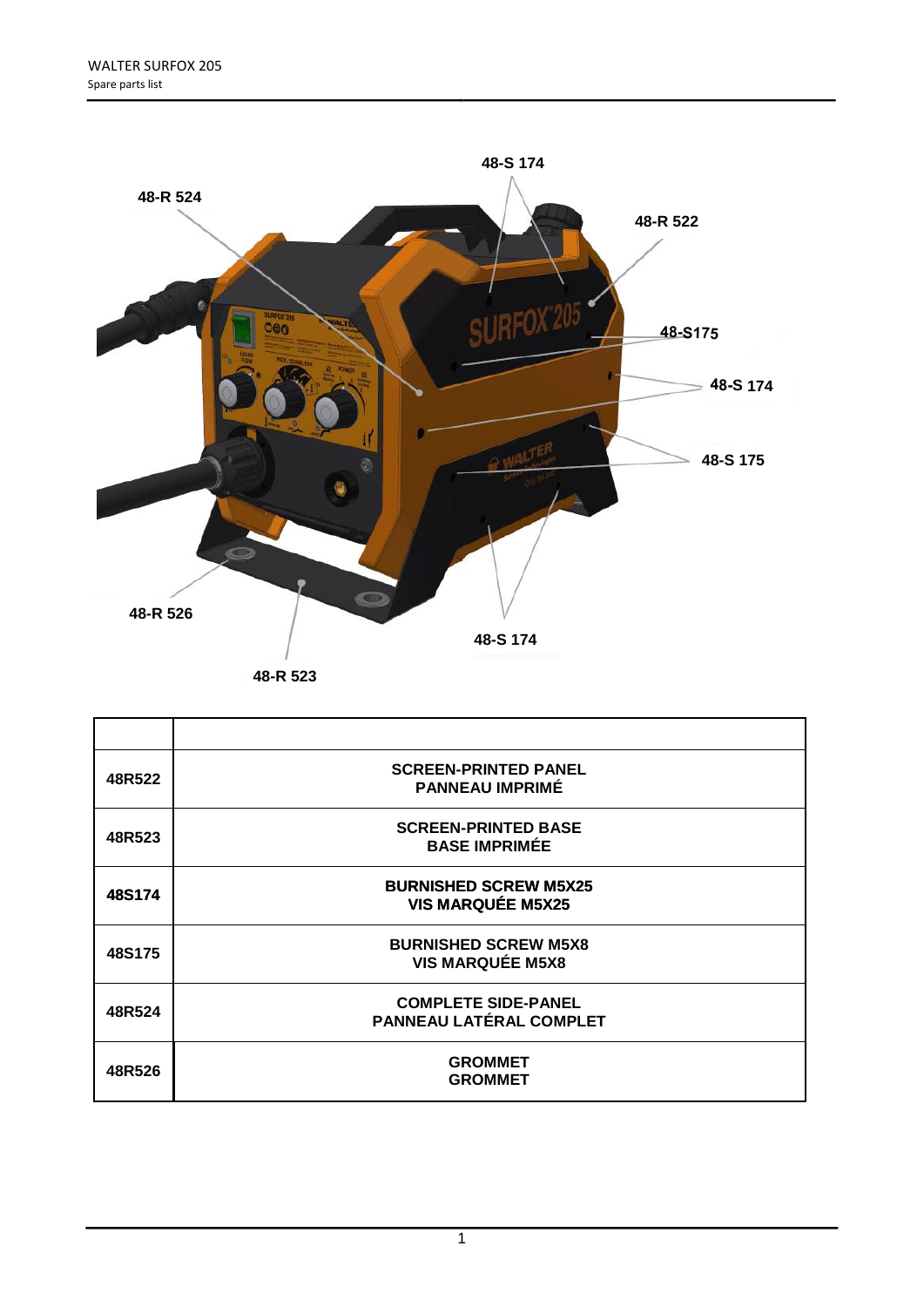

| #      | <b>DESCRIPTION</b>                                                              |
|--------|---------------------------------------------------------------------------------|
| 48R106 | <b>STRAIN RELIEF CONNECTOR</b><br><b>RACCORD DE RETENUE</b>                     |
| 48Z202 | <b>SUPPLY CABLE</b><br><b>CÂBLE D'ALIMENTATION</b>                              |
| 48R385 | <b>AIR CONNECTION</b><br><b>CONNEXION D'AIR</b>                                 |
| 48R388 | <b>FINAL TERM. WITH SLEEVE FOR TUBE</b><br>TERMINAL FINAL AVEC MANCHE POUR TUBE |
| 48S176 | <b>BURNISHED SCREW M5X8</b><br><b>VIS MARQUÉE M5X8</b>                          |
| 48R525 | <b>LEFT UPPER PLATE</b><br>PLAQUE SUPÉRIEURE GAUCHE                             |
| 48R476 | <b>BOWL FOR SUPPORT TORCH</b><br>RÉCIPIENT POUR SUPPORT À BAGUETTE              |
| 48R464 | <b>PAD INSTALLATION TOOL</b><br><b>OUTIL D'INSTALLATION DE TAMPON</b>           |
| 54B125 | <b>COMPLETE TORCH S205 4M</b><br><b>BAGUETTE COMPLÈTE S205 4M</b>               |
| 48R524 | <b>COMPLETE SIDE-PANEL</b><br>PANNEAU LATÉRAL COMPLET                           |
| 48R528 | <b>CYLINDRICAL EXTENSION CABLE</b><br><b>CÂBLE D'EXTENSION CYLINDRIQUE</b>      |
| 48S260 | <b>BURNISHED SCREW M5X10</b><br><b>VIS MARQUÉE M5X10</b>                        |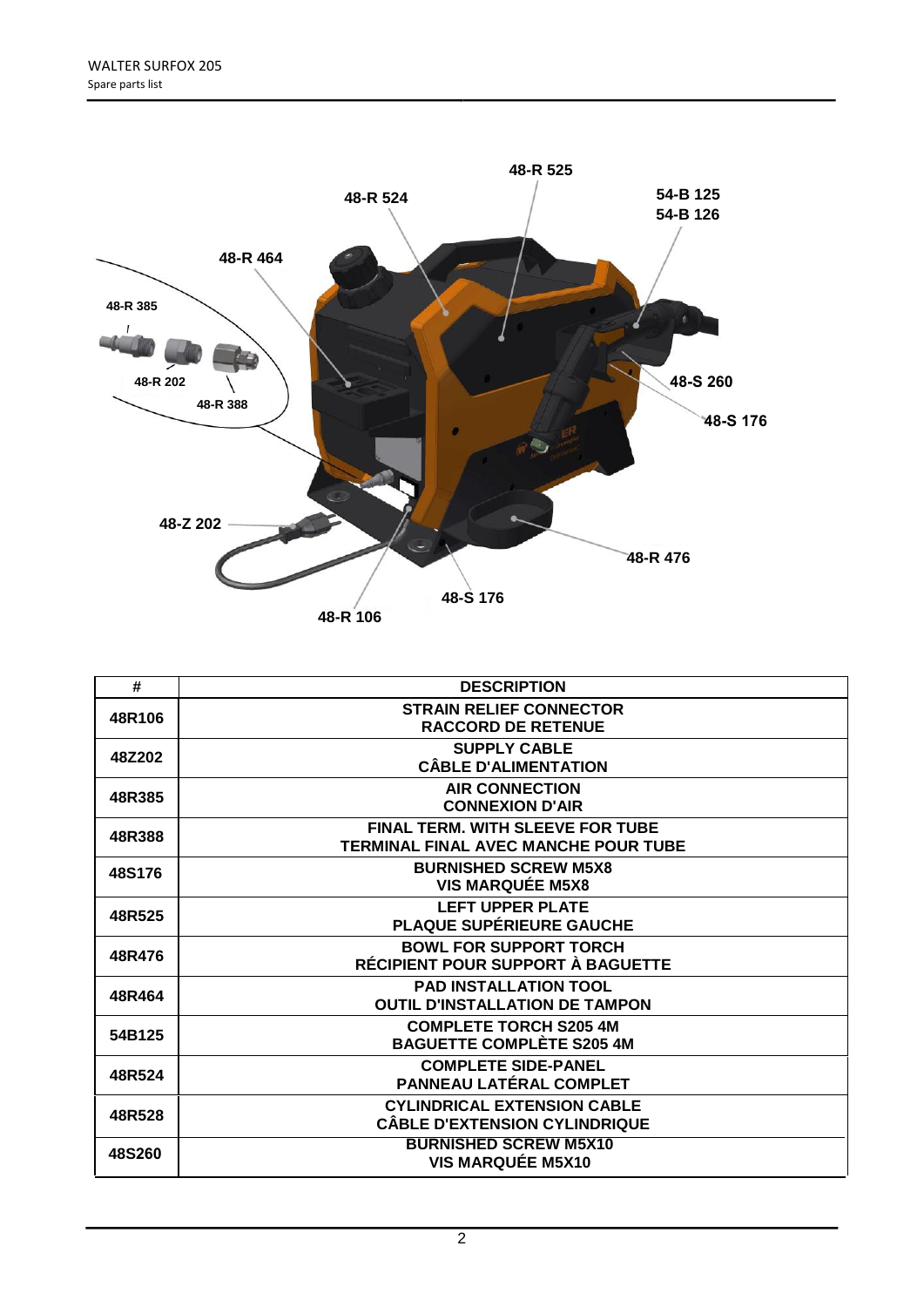

| #      | <b>DESCRIPTION</b>                                                                            |
|--------|-----------------------------------------------------------------------------------------------|
| 48R105 | <b>MAIN POWER SWITCH</b><br><b>INTERRUPTEUR PRINCIPAL</b>                                     |
| 48R109 | <b>GROUND CONNECTOR</b><br><b>CONNECTEUR DE MISE À LA TERRE</b>                               |
| 48R278 | <b>POWER OUTLET (BLACK)</b><br><b>SORTIE D'ALIMENTATION (NOIR)</b>                            |
| 48R529 | <b>FRONT LABEL S205</b><br><b>ÉTIQUETTE AVANT S205</b>                                        |
| 48R530 | <b>LABEL FOR REMOVABLE ATTACHMENT</b><br><b>ÉTIQUETTE POUR ATTACHEMENT AMOVIBLE</b>           |
| 48S177 | <b>BURNISHED SCREW M4X12</b><br><b>VIS MARQUÉE M4X12</b>                                      |
| 48R531 | DETACHABLE ATTACHMENT - FASTENED TO THE MACHINE<br>ATTACHEMENT DÉTACHABLE - FIXÉ À LA MACHINE |
| 48R532 | <b>BLACK CONTROL KNOB</b><br><b>BOUTON DE COMMANDE NOIR</b>                                   |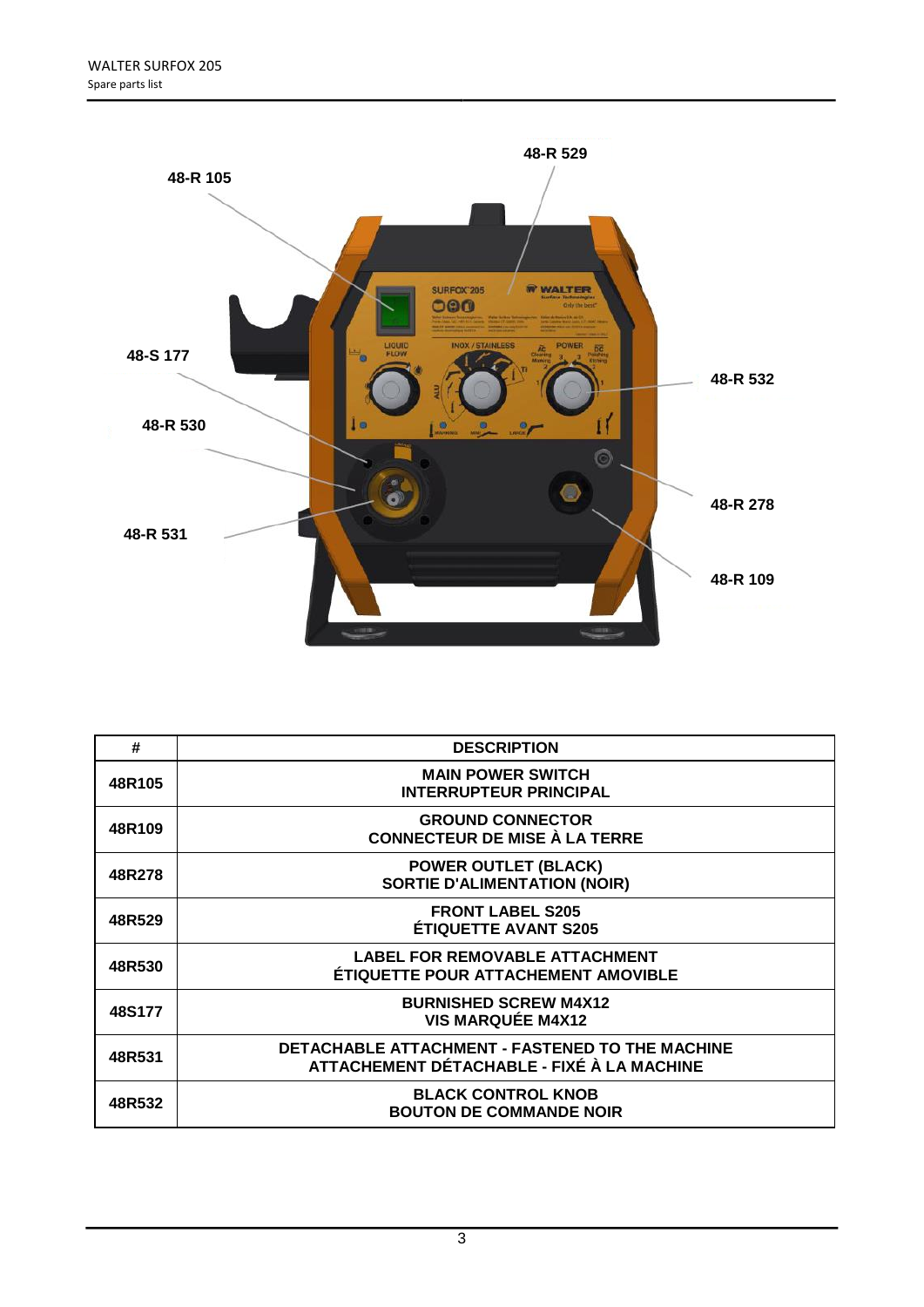

| #      | <b>DESCRIPTION</b>                                                            |
|--------|-------------------------------------------------------------------------------|
| 48R288 | <b>STAINLESS STEEL NUT M5</b><br><b>ÉCROU EN ACIER INOX M5</b>                |
| 48K111 | <b>STAINLESS STEEL WASHER 5X10 MM</b><br>RONDELLE EN ACIER INOXYDABLE 5X10 MM |
| 48R411 | <b>INVERTER BOARD NG6</b><br><b>PANNEAU ONDULEUR NG6</b>                      |
| 48R552 | <b>COMPLETE 2L TANK</b><br>RÉSERVOIR COMPLET DE 2 L                           |
| 48R412 | <b>STAINLESS STEEL SCREW M5X12</b><br><b>VIS EN ACIER INOXYDABLE M5X12</b>    |
| 48R534 | <b>COMPLETE CONTROL BOARD</b><br><b>CARTE DE COMMANDE COMPLÈTE</b>            |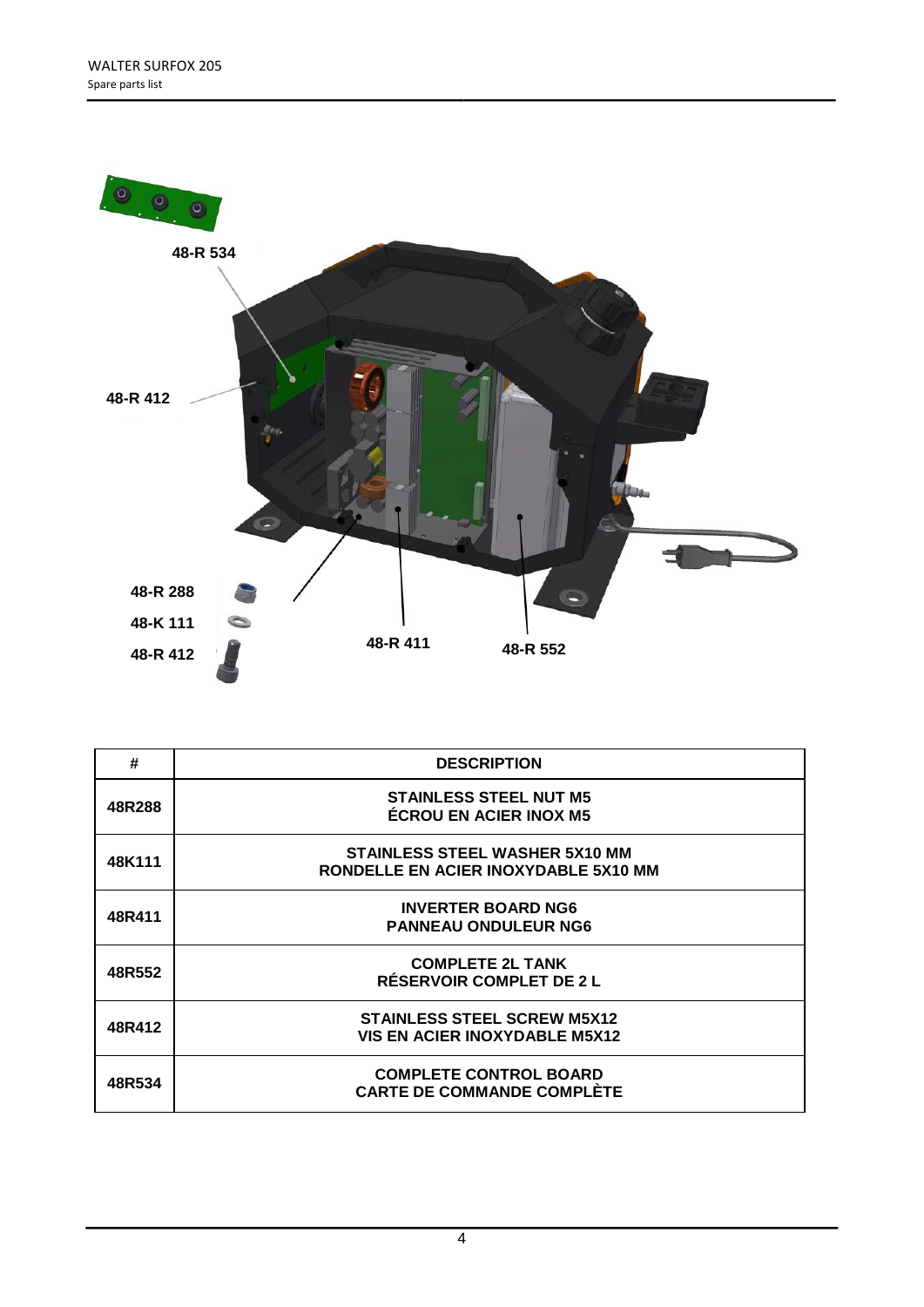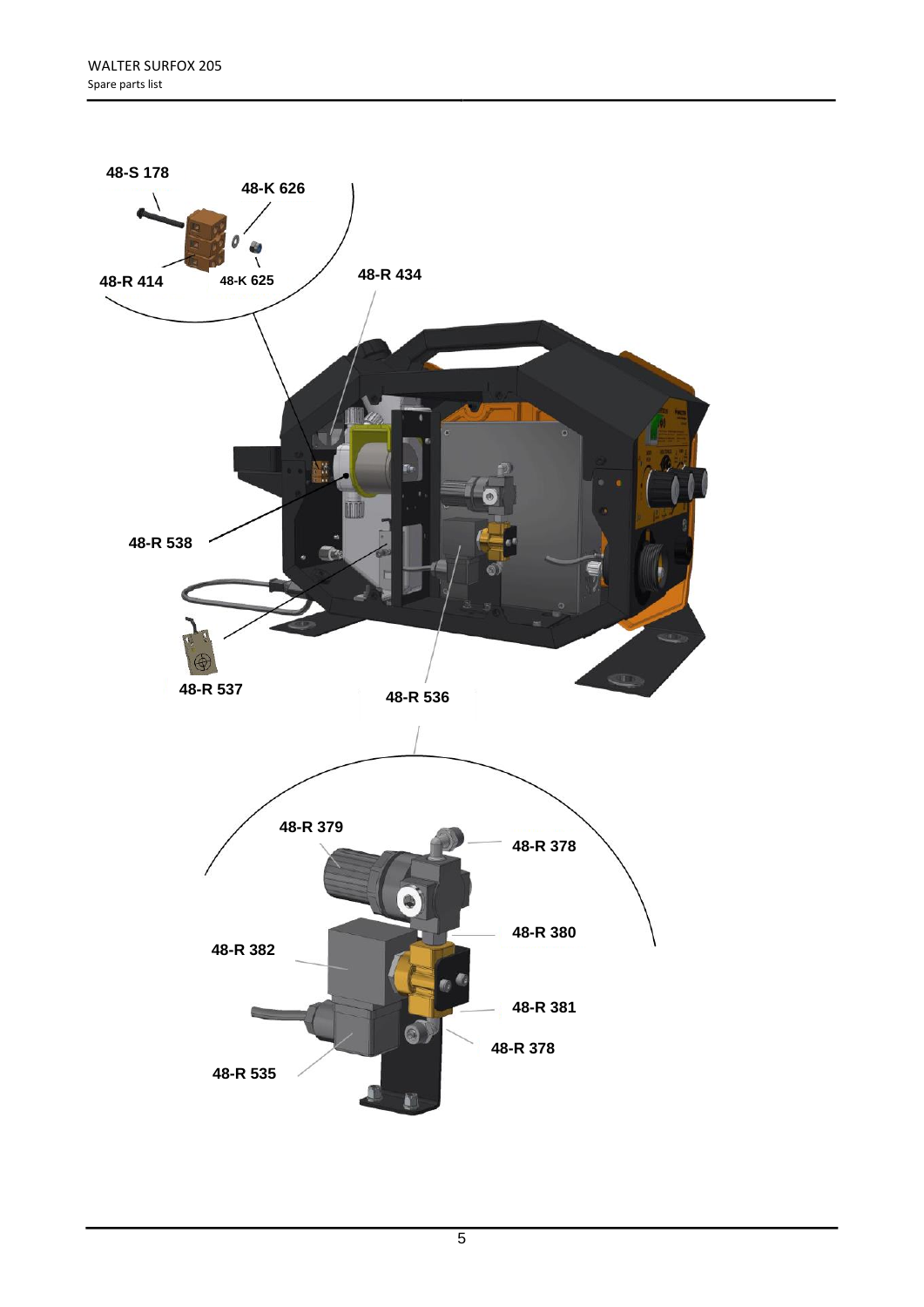| #      | <b>DESCRIPTION</b>                                                                   |
|--------|--------------------------------------------------------------------------------------|
| 48K625 | <b>SELF-LOCKING NUT STAINLESS STEEL M3</b><br>ÉCROU AUTO-VERROUILLABLE ACIER INOX M3 |
| 48K626 | <b>STAINLESS STEEL WASHER 3X6MM</b><br>RONDELLE EN ACIER INOXYDABLE 3X6MM            |
| 48R378 | ANGLE PIPE WITH SLEEVE FOR TUBE 4X6<br>TUYAU ANGULAIRE AVEC MANCHE POUR TUBE 4X6     |
| 48R379 | <b>PRESSURE REDUCER</b><br><b>RÉDUCTEUR DE PRESSION</b>                              |
| 48R380 | NIPPLE 1/8<br><b>NIPPLE 1/8</b>                                                      |
| 48R381 | <b>SOLENOID VALVE</b><br><b>SOUPAPE SOLENOIDE</b>                                    |
| 48R382 | <b>COIL 230 V</b><br><b>BOBINE 230 V</b>                                             |
| 48R535 | <b>SOLENOID VALVE-COIL CONNECTION</b><br><b>CONNEXION SOUPAPE-BOBINE SOLENOIDE</b>   |
| 48S178 | <b>BURNISHED SCREW M3X25</b><br><b>VIS MARQUÉE M3X25</b>                             |
| 48R536 | <b>SOLENOID VALVE</b><br><b>SOUPAPE SOLENOIDE</b>                                    |
| 48R434 | <b>COOLING FAN 12V</b><br><b>VENTILATEUR DE REFROIDISSEMENT 12V</b>                  |
| 48R414 | <b>WIRING BLOCK</b><br><b>BLOC DE CÂBLAGE</b>                                        |
| 48R537 | <b>LEVEL SENSOR</b><br><b>CAPTEUR DE NIVEAU</b>                                      |
| 48R538 | <b>PUMP</b><br><b>POMPE</b>                                                          |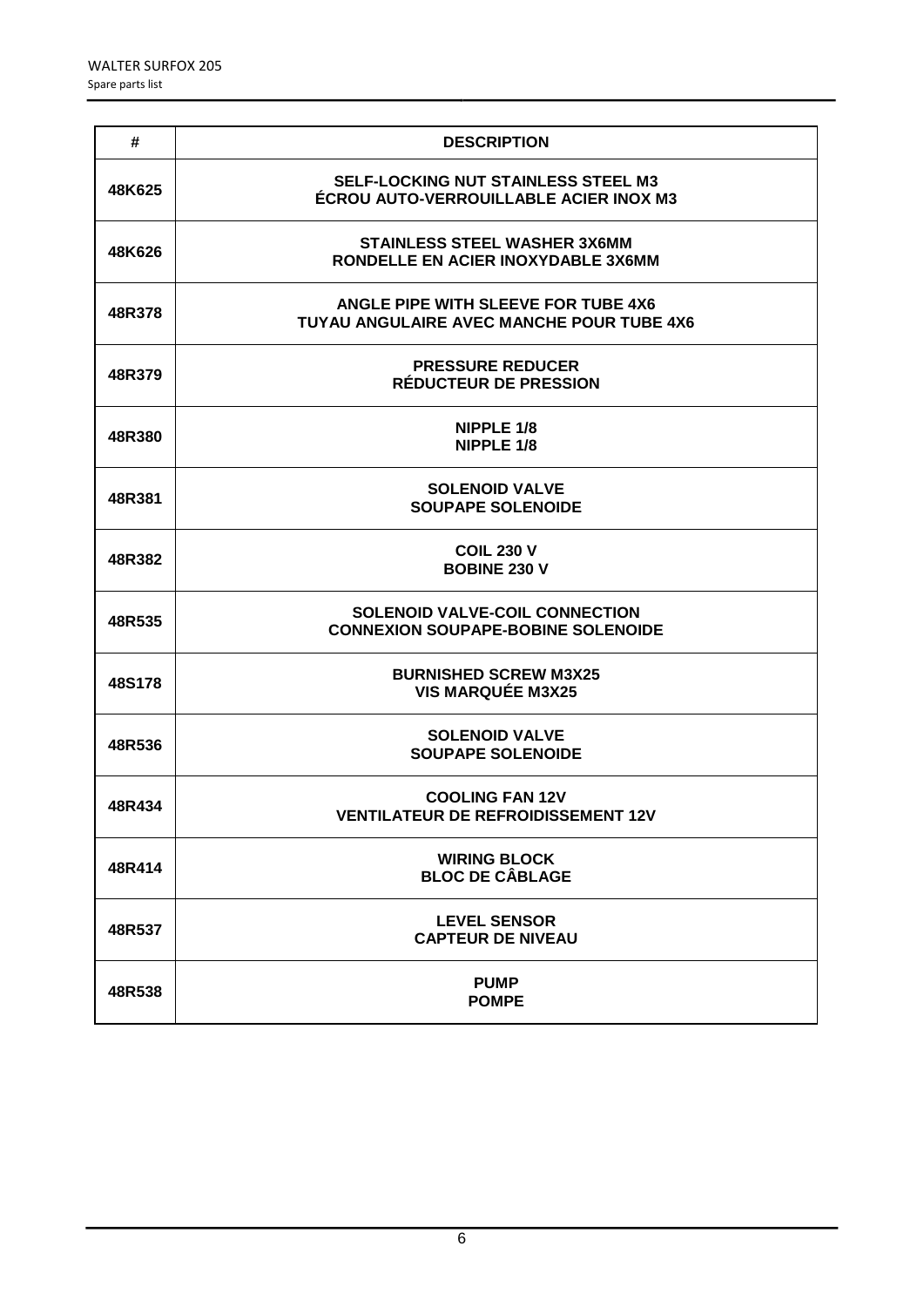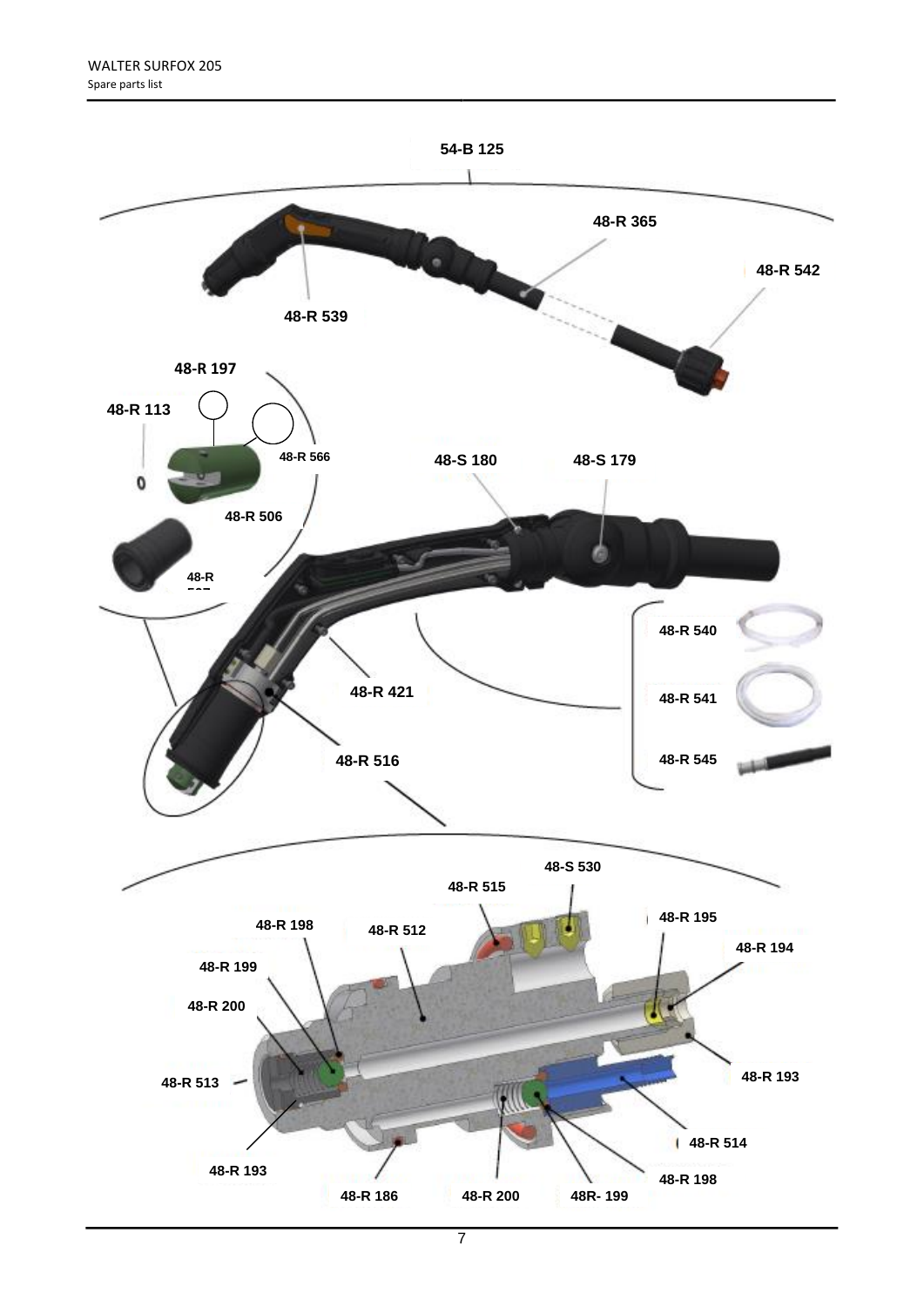

| #      | <b>DESCRIPTION</b>                                                                             |
|--------|------------------------------------------------------------------------------------------------|
| 48R113 | O-RING 3.1MM I.D.<br><b>JOINT TORIQUE 3.1MM D.I.</b>                                           |
| 48S530 | <b>STAINLESS STEEL SET SCREW</b><br><b>VIS ACIER INOXYDABLE</b>                                |
| 48R186 | O-RING 2106 26,7x1,78 VITON<br>JOINT TORIQUE VITON 2106 26.7X1.78                              |
| 48R193 | <b>INLET FITTING</b><br><b>RACCORD D'ENTRÉE</b>                                                |
| 48R194 | <b>SPLIT SLEEVE</b><br><b>MANCHON</b>                                                          |
| 48R195 | <b>TAPERED SLEEVE</b><br><b>MANCHON</b>                                                        |
| 48R197 | O-RING 12 x 1 VITON<br><b>JOINT TORIQUE 12 x 1 VITON</b>                                       |
| 48R198 | O-RING 2015 3,69 x 1,78 VITON<br>JOINT TORIQUE VITON 2015 3.69 X 1.78                          |
| 48R199 | <b>VITON BALL D4.7</b><br><b>BALLE BITON D4.7</b>                                              |
| 48R200 | <b>SPRING 0.3X9.5 AISI 316</b><br><b>RESSORT 0.3X9.5 AISI 316</b>                              |
| 48R202 | O-RING 0080 8x1 VITON<br>JOINT TORIQUE 0080 8x1 VITON                                          |
| 48R365 | FP21 TUBE (LENGTH 4 M)                                                                         |
| 48R421 | <b>SCREW 3X12 MM</b><br><b>VIS 3X12 MM</b>                                                     |
| 48R539 | <b>STICKER SET LEFT/RIGHT HANDLE</b><br><b>ENSEMBLE D'ÉTIQUETTES À POIGNÉE GAUCHE / DROITE</b> |
| 48R566 | O-RING 2068 17,17 x 1,78 VITON<br><b>JOINT TORIQUE 2068 17,17 x1,78 VITON</b>                  |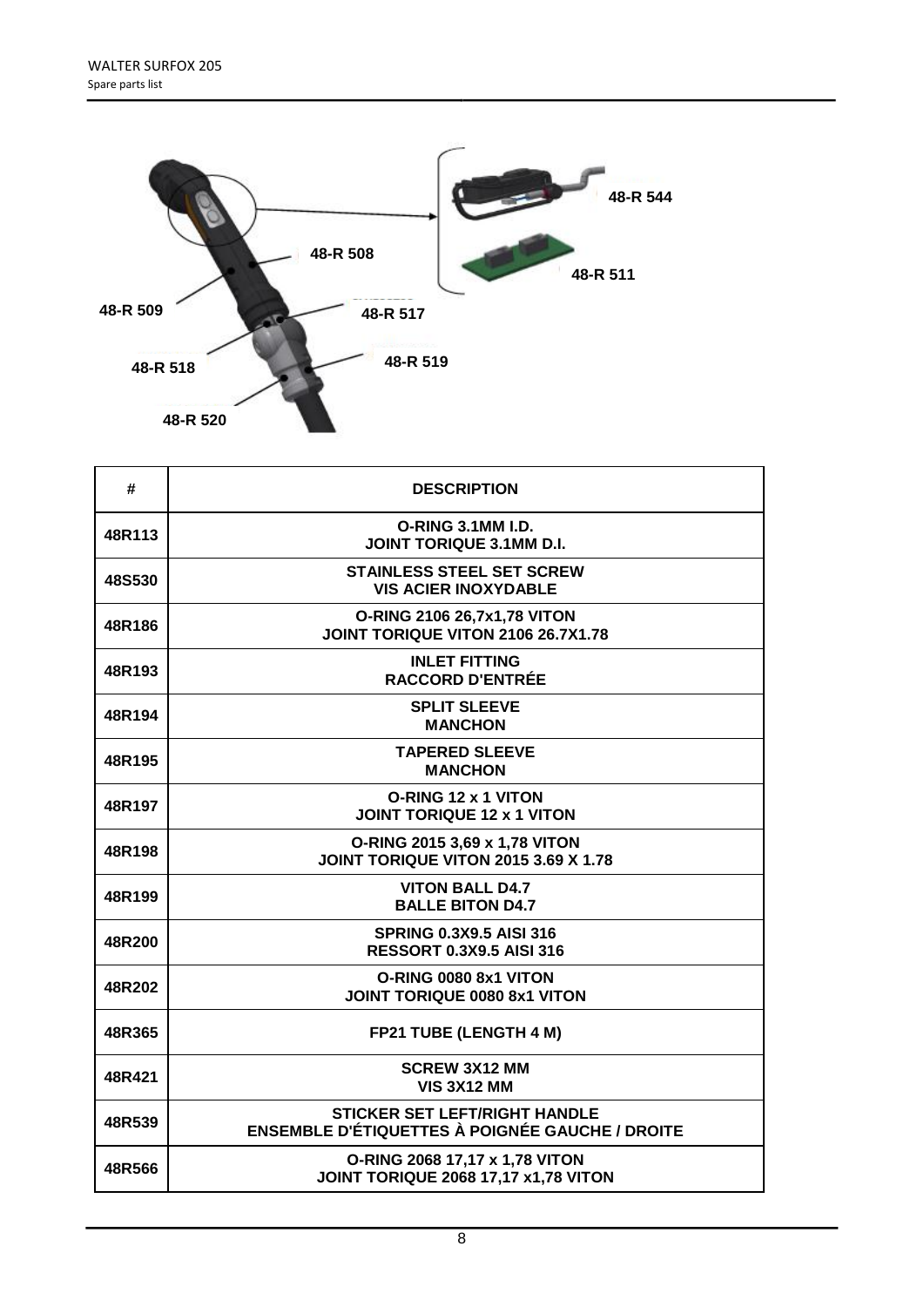| #      | <b>DESCRIPTION</b>                                                                    |
|--------|---------------------------------------------------------------------------------------|
| 48R513 | <b>VALVE COVER - BLOWING PIPE</b><br><b>COUVERCLE DE SOUPAPE - TUYAU DE SOUFFLAGE</b> |
| 48R509 | <b>HANDGRIP HALF-SHELL LEFT</b><br><b>DEMI-COQUILLE POUR POIGNÉE - GAUCHE</b>         |
| 48R508 | <b>HANDGRIP HALF-SHELL RIGHT</b><br><b>DEMI-COQUILLE POUR POIGNÉE - GAUCHE</b>        |
| 48R512 | <b>CENTRAL BODY - ELECTRODE</b><br><b>CORPS CENTRAL - ÉLETRODE</b>                    |
| 48R514 | <b>CONNECTOR AIR PIPE D.6X4</b><br><b>CONNECTEUR D'AIR COUDE D.6X4</b>                |
| 48R517 | <b>INTERNAL JUNCTION RIGHT</b><br><b>JONCTION INTERNE DROITE</b>                      |
| 48R518 | <b>INTERNAL JUNCTION LEFT</b><br><b>JONCTION INTERNE GAUCHE</b>                       |
| 48R519 | <b>EXTERNAL JUNCTION RIGHT</b><br><b>JONCTION EXTERNE DROITE</b>                      |
| 48R520 | <b>EXTERNAL JUNCTION LEFT</b><br><b>ONCTION EXTERNE GAUCHE</b>                        |
| 48R507 | <b>FUME ELIMINATION SLEEVE</b><br><b>MANCHON D'ÉLIMINATION DES FUMÉES</b>             |
| 48R540 | 2x4 PTFE TUBE FOR DETACHABLE TORCH<br>TUBE DE PTFE 2x4 POUR BAGUETTE DÉTACHABLE       |
| 48R541 | 4x6 PE TUBE FOR DETACHABLE TORCH<br>TUBE PE 4x6 POUR BAGUETTE DÉTACHABLE              |
| 48R506 | <b>RAPID CONNECTION SET</b><br><b>JEU DE CONNEXION RAPIDE</b>                         |
| 48R516 | <b>COMPLETE CENTRAL BODY WITH VALVE</b><br><b>CORPS CENTRAL COMPLET AVEC SOUPAPE</b>  |
| 48R542 | DETACHABLE ATTACHMENT- REMOVABLE PIECE<br>PIÈCE DÉTACHABLE - PIÈCE AMOVIBLE           |
| 54B125 | <b>COMPLETE TORCH S205 4M</b><br><b>BAGUETTE COMPLÈTE S205 4M</b>                     |
| 48R544 | <b>COMPLETE CABLE FOR MICROSWITCH</b><br><b>CÂBLE COMPLET POUR MICRO-INTERRUPTEUR</b> |
| 48R545 | <b>AWG8 CABLE WITH CONNECTION</b><br><b>CÂBLE AWG8 AVEC CONNEXION</b>                 |
| 48R511 | <b>MICROSWITCH</b><br><b>MICRO-INTERRUPTEUR</b>                                       |
| 48S179 | <b>SCREW M5X8 WITH FLANGE</b><br><b>VIS M5X8 AVEC BRIDE</b>                           |
| 48R515 | <b>O-RING 3125 31.42X2.62 VITON</b><br><b>JOINT TORIQUE VITON 3125 31.42X2.62</b>     |
| 48S180 | <b>SELF-TAPPING SCREW 2.9X6.5</b><br><b>VIS AUTOTARAUDEUSE 2.9X6.5</b>                |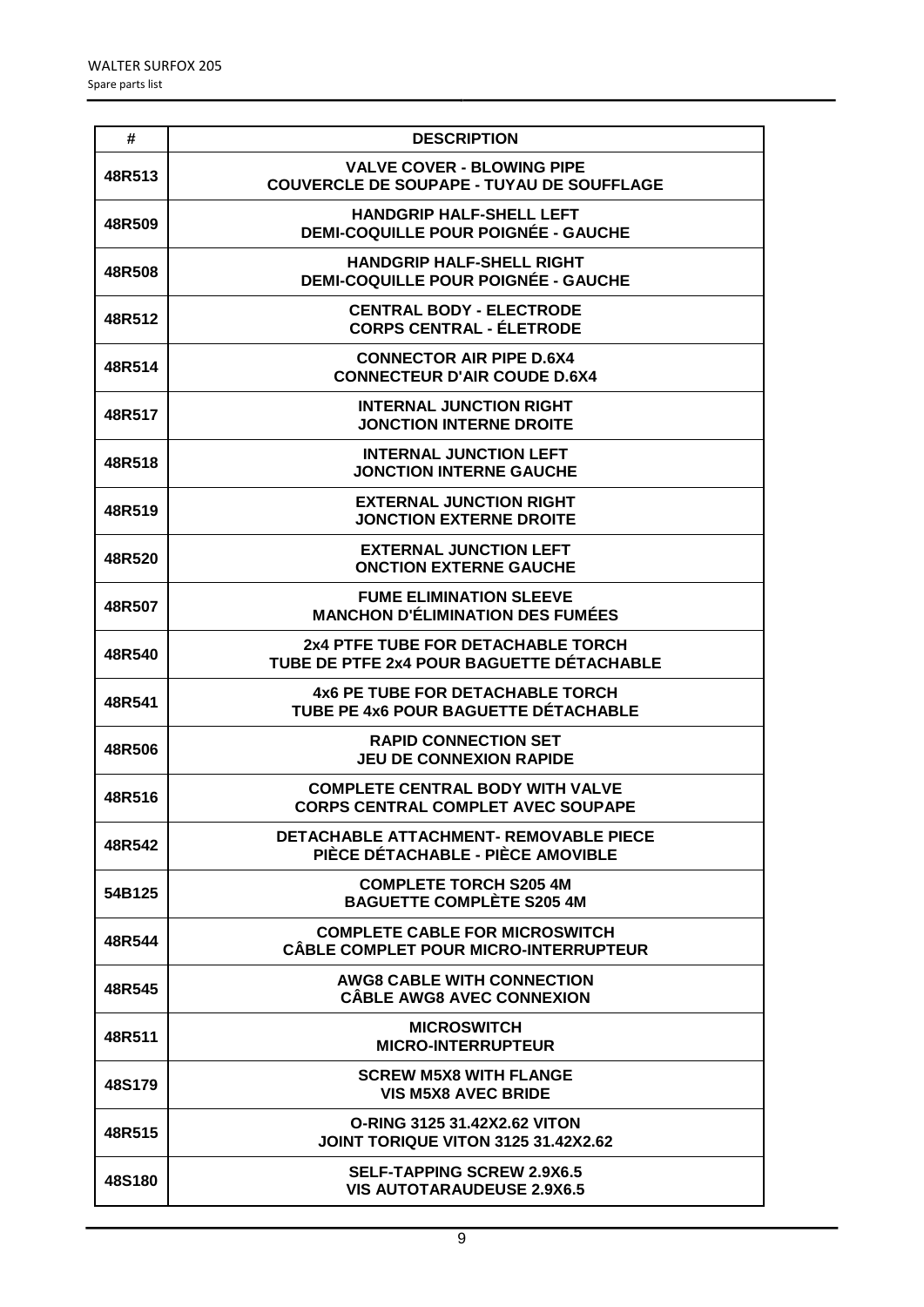